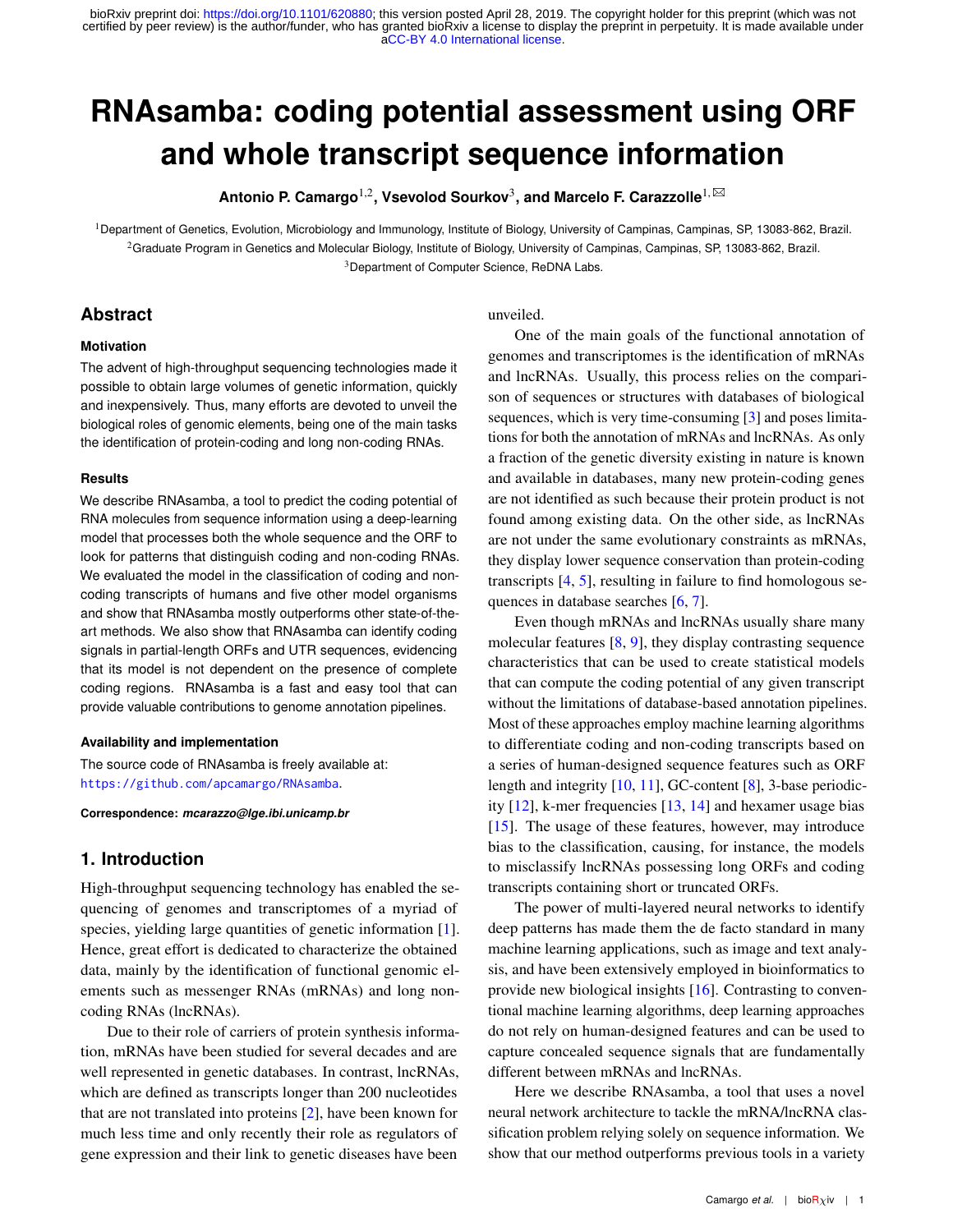of metrics and is robust to limitations commonly found in real world data, such as truncated ORFs.

# **2. Background**

Recurrent Neural Networks (RNNs) are a type of neural network in which each node takes the output of a previous node as input, forming a directed graph. This architecture confers RNNs the property of remembering previous states, making them ideal to deal with sequential data such as nucleotide sequences [\[16\]](#page-7-0). One well documented drawback of traditional RNNs is the issue of long-range dependencies, which hinders the training of networks with sequences longer than a few hundred time steps and makes it difficult to train RNNs with long sequences [\[17\]](#page-7-0). To tackle this problem, the recently introduced IGLOO [\[18\]](#page-7-0) architecture looks at sequences as a whole, rather than sequentially like in the recurrent paradigm. To do so, IGLOO creates representations of sequences by taking patches of the feature space and multiplying them by learnable weights (Figure 1A).

In an IGLOO layer, input sequences are of shape (L,M), where L is the length of the sequence and M is feature size, i.e. the size of the representation of the element at a given position. IGLOO uses an initial 1-D convolutional layer and max pooling to transform the input into a  $(L, M^*)$ -shaped array, which can be scaled to accommodate for the overall size of the network. Then, IGLOO iteratively collects K patches, each containing 4 random matrix slices, which are multiplied by learnable weights and joined, resulting in a Ksized representation of the sequence. Intuitively, the weight learns relationships between non-necessarily contiguous slices of the feature map. Using K of those weights allows the network to find a sequence representation composed of K different non-local relationships. This representation can then be fed to a dense layer for classification.

By taking global snapshots of the sequence, IGLOO networks can be used to process very long sequences, making them particularly interesting for nucleotide sequence data. Furthermore, IGLOO layers can be easily parallelized and run significantly faster than RNN variants, such as GRUs and LSTMs, for a similar number of trainable parameters.

# **3. Algorithm**

Starting from the initial nucleotide sequence, RNAsamba computes the coding potential of a given transcript by combining information coming from two different sources (Figure 1B): the Whole Sequence Branch  $(B_1)$  and the Longest ORF Branch  $(B_2)$ .  $B_1$  contains whole sequence representations of the transcript and can capture protein-coding signatures irrespective of the identification of the ORF. In contrast,  $B_2$  carries information extracted from the longest identified ORF and the putative protein translated from it. By

taking into account these two sources of sequence information, RNAsamba builds a thorough model of the transcript, improving the classification performance of the algorithm.

# **ORF extraction**

RNAsamba scans each of the three reading frames looking for fragments that initiate with a start codon (ATG) and finish either with a stop codon (TAG, TAA or TGA) or at the end of the transcript. The longest fragment among the ones found in all reading frames is then extracted, regardless of finishing with a stop codon or not.

#### **Sequence processing and encoding**

RNAsamba generates high-level representations of both nucleotide and aminoacid sequences using IGLOO units. As these units require fixed length sequences as input, transcript and protein sequences are truncated to a maximum length of 3,000 nucleotides and 1,000 aminoacids, respectively. Even though these thresholds were arbitrarily chosen, we observed that, while using them, the algorithm exhibits faster training times and can capture enough information to correctly classify very long transcripts (Table 1). We believe that this because the region that contributes the most to classification is located right after the start codon [\[19\]](#page-7-0). The sequences are then converted into numeric representations as follows:

Nucleotide: ATGACT*...* → (1*,*2*,*4*,*1*,*3*,*2*,...*) Aminoacid: MTGQLV*...* → (19*,*10*,*5*,*11*,*1*,*7*,...*)

Finally, nucleotide and protein sequences shorter than the maximum length threshold are then zero-padded to 3,000 and 1,000 elements, respectively.

# **Whole Sequence Branch (B1)**

To obtain high-level representations of the transcript, the whole nucleotide sequence is inputted into two independent stacked IGLOO units,  $N_1$  and  $N_2$ , with  $K_1$  ( $K_1$  = 900) patches and distinct kernel sizes in their initial convolutional layers. The outputs of these units are then concatenated and fed to a dense layer resulting in  $B_1$ .

# **Longest ORF Branch (B2)**

 $B_2$  is the result of the combination of four different layers that carry different properties of the ORF sequence. Layer  $P_1$  contains a representation of the protein sequence and is obtained by inputting the aminoacid sequence of the putative protein into an stacked IGLOO layer with  $K_2$  ( $K_2$  = 600) patches; layer  $F_1$  is comprised of the relative frequencies of nucleotide k-mers ( $k \subset \{2,3,4\}$ ) in the ORF; layer A<sub>1</sub> contains the relative aminoacid frequency of the translated ORF; layer  $O_1$  consists of the length of the longest identified ORF.  $B_2$  is obtained by feeding  $P_1$ ,  $F_1$ ,  $A_1$  and  $O_1$  to four independent dense layers, concatenating the outputs into a single matrix that is then fed a final dense layer.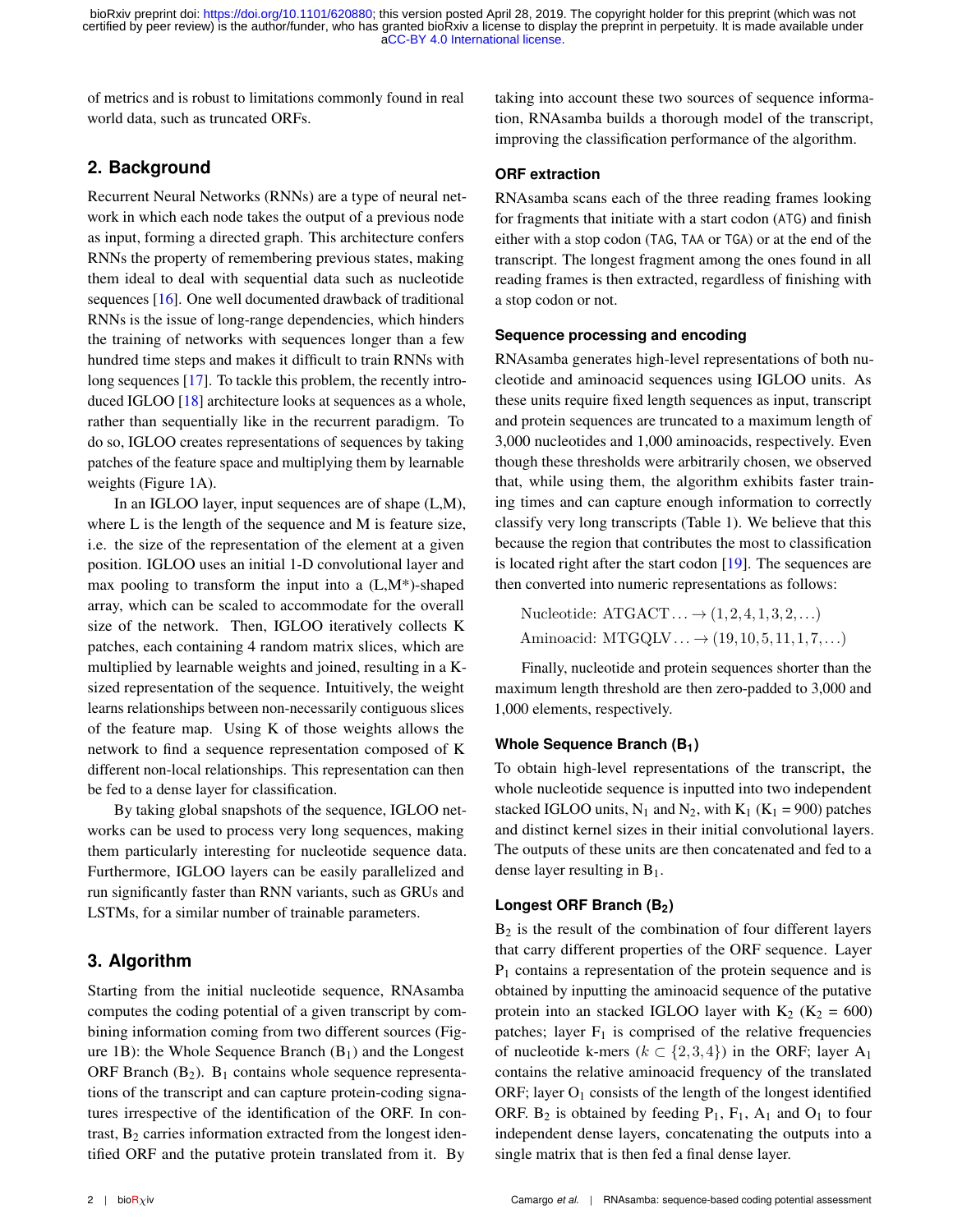

Figure 1. (A) In an IGLOO layer the input sequence is initially processed by an 1D convolutional layer and down-sampled using the max pooling approach. From the resulting matrix, K patches consisting of four random slices are drawn from the matrix and multiplied by K learnable weights, producing a high-level representation of the sequence input. (B) From the RNA sequence RNAsamba derives two branches. In the Whole Sequence Branch (B<sub>1</sub>), the whole transcript nucleotide sequence is fed to two IGLOO layers to create high-level representations of the transcript ( $N_1$  and  $N_2$ ). In the Longest ORF Branch  $(B_2)$  four layers are derived from the ORF sequence: an IGLOO representation of the putative protein  $(P_1)$ , nucleotide k-mer frequencies (F<sub>1</sub>), aminoacid frequencies (A<sub>1</sub>) and the ORF length (O<sub>1</sub>). The two branches are weighted by the  $\alpha$  parameter and then used to compute the final classification of the transcript.

#### **Branch weightening**

The branches  $B_1$  and  $B_2$  gather different information from the transcript: while  $B_1$  captures patterns from the whole transcript sequence,  $B_2$  picks up information specific to the ORF. Therefore, we include an attention mechanism, the  $\alpha$  parameter, to weight information coming from these two branches. This mechanism is important, for instance, to correctly classify transcripts with unusual ORF length, such as noncoding transcripts with long ORFs or truncated protein-coding RNAs.

$$
\alpha = softmax(O_1 \cdot W_1 + W_2)
$$
  
 
$$
Y = \alpha \cdot B_1 + (1 - \alpha) \cdot B_2
$$

Where  $W_1$  and  $W_2$  are trainable matrices and  $\alpha$  is a matrix that is used to weight  $B_1$  and  $B_2$  in the final layer (Y). While training the algorithm end-to-end, the weights in  $W_1$  and  $W_2$ are optimized to maximize classification accuracy.

To obtain the coding score, Y is fed to a dense layer with a softmax activation that normalizes the input into probabilities for each class [\[20\]](#page-7-0). Training is performed by minimizing the categorical cross-entropy using the Adam optimizer [\[21\]](#page-7-0).

# **4. Implementation**

RNAsamba is built with popular state-of-the-art deep learning libraries, TensorFlow [\[22\]](#page-7-0) and Keras. We provide an execution guide and convenient scripts to make the process of training new models and classifying transcripts easy for the end user. For training new models, RNAsamba supports changing the number of epochs and batch size. It also allows the user to enable early stopping, which is useful to avoid overfitting. For inference, our implementation allows the input of multiple weights files that are combined in an ensemble classification, also helping to reduce model variance.

# **5. Results**

# **RNAsamba can accurately distinguish mRNAs from lncRNAs in several datasets**

To evaluate the ability of RNAsamba's algorithm to learn how to discriminate coding sequences from non-coding ones, we compared it with five state-of-the-art coding potential predictors: CPAT [\[23\]](#page-7-0), CPC2 [\[24\]](#page-7-0), FEELnc [\[25\]](#page-7-0), lncRNAnet [\[26\]](#page-7-0) and mRNN [\[19\]](#page-7-0), being the last two based on neural network models. To keep the comparison as unbiased as possible, the benchmark was performed using four independent datasets consisting of coding and non-coding human transcripts previ-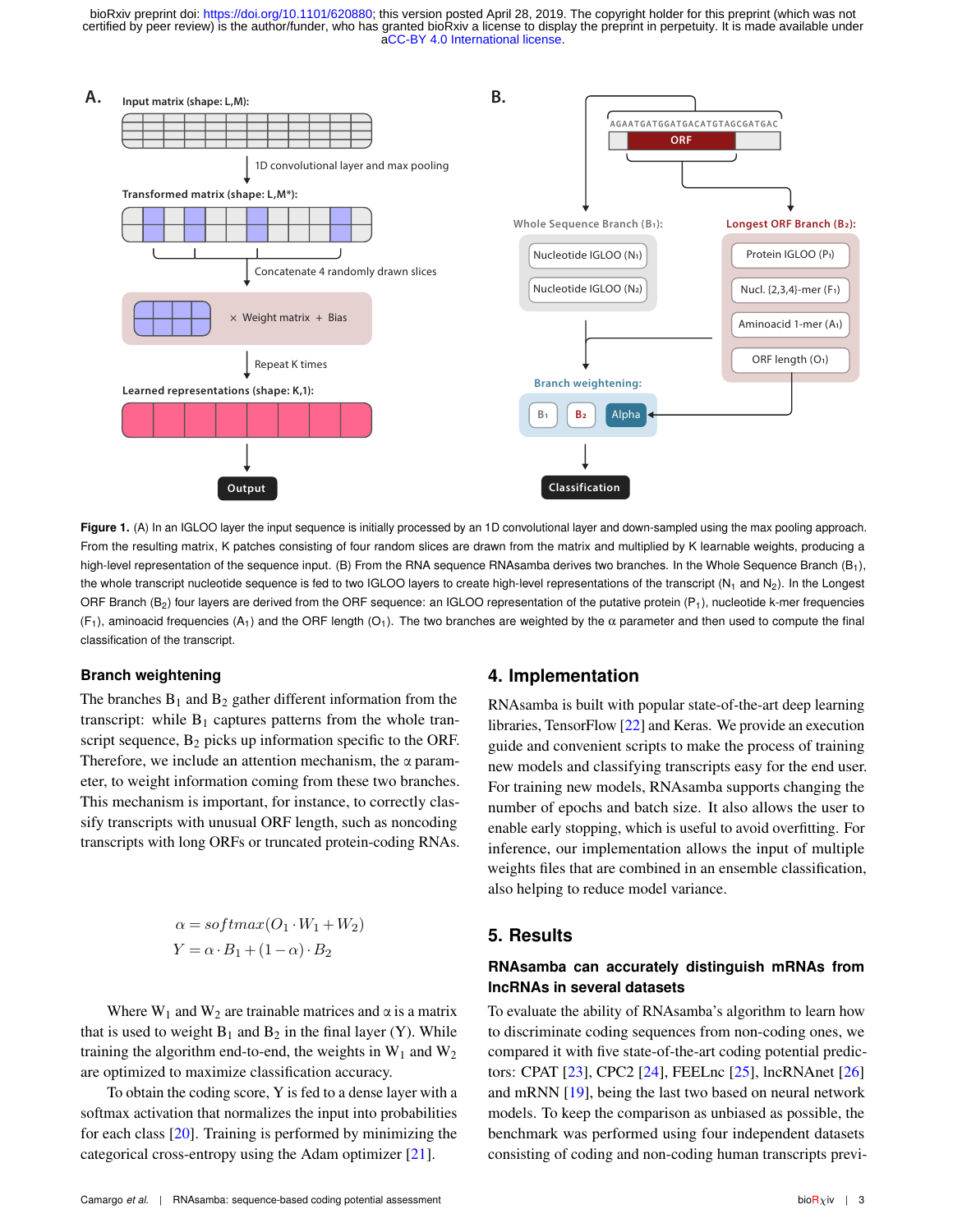

Figure 2. Classification benchmark of six different coding potential calculators. (A) Classifiers performance in four independent test datasets containing human transcripts. Values correspond to the area under the precision-recall curve. Models that were trained with the corresponding training sets are represented by filled circles, while pre-trained models are indicated by unfilled circles. CPC2 is outside of the displayed range in the mRNN-Challenge test dataset (75.35%). (B) Classifiers performance in five different species. Values correspond to the area under the precision-recall curve.

ously used in the literature. These datasets exhibit differing characteristics regarding balance, transcript, and ORF length distributions (Table S1 and Figure S1). When possible, classification models were trained using the training set of each dataset. As data augmentation is a central feature of mRNN's train process, we chose not to train new models for this algorithm.

We found that RNAsamba outperforms the other predictors in a variety of metrics in all datasets (Figure 2A and Table S2). The only dataset in which RNAsamba does not show consistently better classification performance is the mRNN-Challenge dataset, where mRNN displays better overall results. It should be noted, however, that mRNN was tested with a pre-trained model (unfilled circles in Figure 2) made available by its developers and we did not reproduce their training procedure, which involves data augmentation of the training sequences.

#### **RNAsamba's model generalizes to different species**

In order to evaluate if a RNAsamba model trained with human RNA sequences generalizes well to other species, we evaluated a model trained with human data in multiple test datasets, each containing both mRNAs and ncRNAs from one of five different species: *M. musculus*, *D. rerio*, *D. melanogaster*,

*C. elegans* and *A. thaliana* (Table S3 and Figure S2). We also compared the performance of RNAsamba to five other algorithms pre-trained with human transcripts.

RNAsamba exhibits good classification performance in every species, irrespective of the evolutionary distance to humans, showing that a model learned from human sequence data can be generalized to different organisms. When compared to other tools, RNAsamba recurrently is placed among the best tools, showing slightly worse results only in *D. rerio* and *D. melanogaster*, where it displays a drop in precision (Figure 2B and Table S4). Notably, mRNN exhibits a significant decrease in classification performance when compared to its results in human data, evidencing that its algorithm may not handle well RNA sequences from different species.

#### **RNAsamba can identify truncated coding sequences**

Since it comprehends the coding portion of the RNA, the ORF is generally used as the main source of information to detect potential protein-coding transcripts. Because of that, most mRNA predictors use human-engineered features extracted from the coding portion of the transcript, such as the ORF length and coverage. This dependence of a detectable inframe ORF to identify coding sequences impairs the function of these algorithms to annotate the majority of transcriptome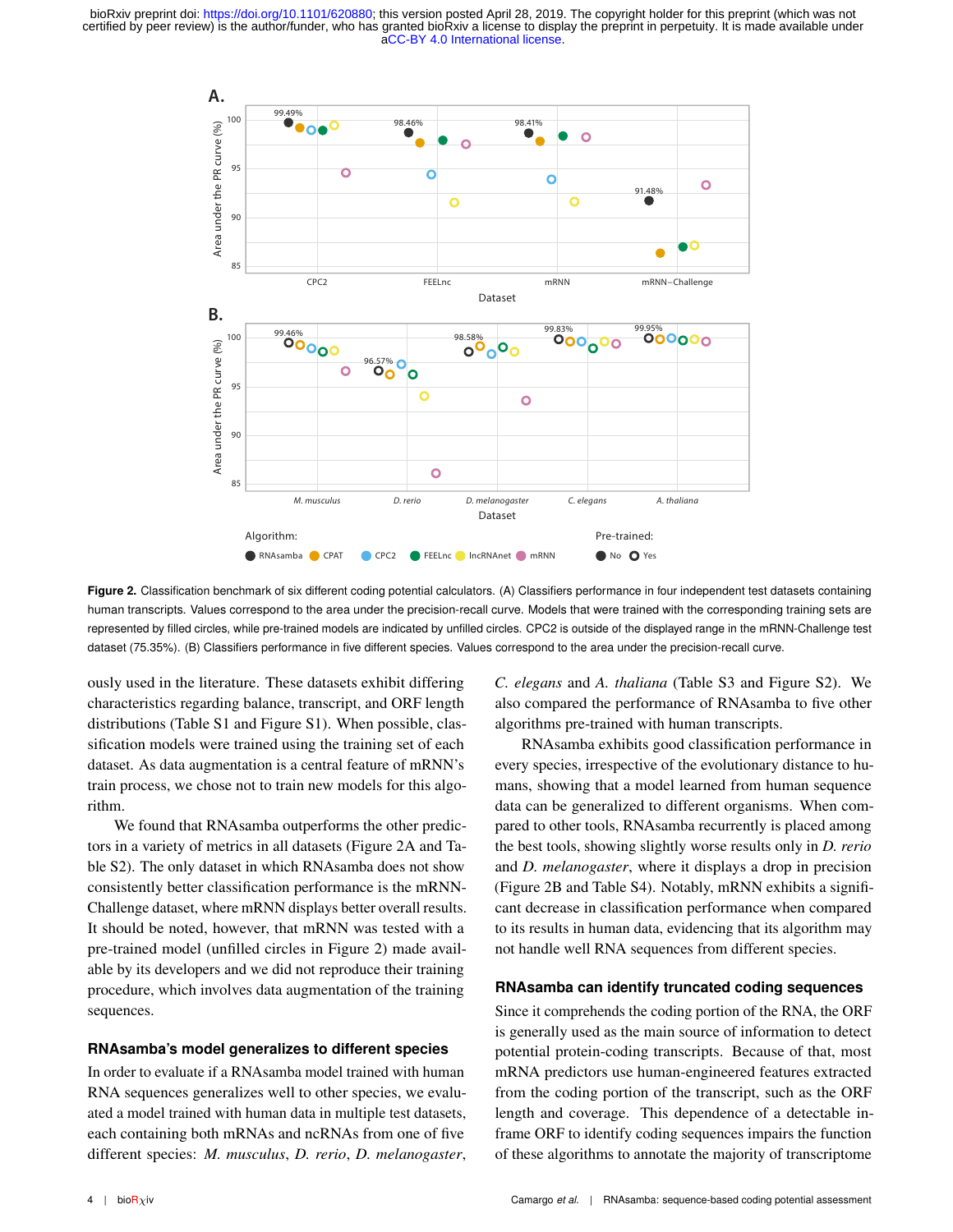datasets, which contain a large fraction of partial-length transcripts [\[6,](#page-7-0) [27,](#page-7-0) [28\]](#page-7-0).

As the  $B_1$  branch of RNAsamba captures sequence information that is independent of the ORF, it can detect proteincoding signatures even in the absence of a start codon. Thus, we tested the algorithm's performance in the identification of truncated mRNA transcripts in which both the start and stop codon are absent. To avoid biases caused by the detection of a fragment of the true ORF, we also evaluated RNAsamba's performance in a separate set of truncated transcripts that show no in-frame start codon inside the ORF, meaning that the model would have to capture ORF-independent coding marks to identify mRNAs. For this test, we trained RNAsamba with both complete and truncated sequences, aiming to make the algorithm more capable of identifying mRNAs by looking at the whole sequence context.

Inspection of the fraction of identified mRNAs obtained from each stratum of truncated ORFs revealed that RNAsamba is capable of identifying a substantial fraction of the mRNAs even when most of the ORF is absent (Figure 3). We also noted a negative association between the amount of available ORF information and the median value of the  $\alpha$  parameter, showing that RNAsamba favors  $B_1$  as ORF-derived data becomes sparse (Figure S3).

When contrasted to three ORF-dependent algorithms, CPAT, CPC2 and FEELnc, RNAsamba displayed a much better performance at identifying partial coding sequences. The discrepancy between RNAsamba and these algorithms is much more pronounced in the case of the truncated transcripts without in-frame start codons, as CPAT, CPC2 and FEELnc are incapable of finding fragments of the true ORF, making their predictions mostly unreliable. When compared to other algorithms that don't strictly rely on ORF sequences, RNAsamba displays better classification performance than lncRNAnet, but generally worse than the mRNN model. We suspect that mRNN's good performance in this specific kind of data is possibly due to the use of artificially introduced reading frame shifts during the data augmentation process [\[19\]](#page-7-0). is olentify mRNAs. For the listensic technical RAA are the state of the state of the state of the state of the state of the state of the state of the state of the formula method are the state of the state of the state o

# **RNAsamba can detect a translation-related sequence residing outside of the ORF**

The Kozak consensus sequence, which spawns from the -6 to the +4 positions of mRNAs, is a recurring sequence in coding transcripts [\[29\]](#page-7-0) and plays a major role in the initiation of the translation process [\[30\]](#page-7-0), evidencing that portions of untranslated regions can affect translation efficiency. As RNAsamba uses whole-sequence information to process RNA sequence data, we investigated whether its algorithm is sensitive to changes in the Kozak sequence region.

Thus, for each of 1,000 randomly chosen mouse mRNAs,



**Figure 3.** Evaluation of the ability of different tools to detect the coding potential of ORFs with varying degrees of fragmentation.

scripts each. In the control set, new sequences were created by exchanging the Kozak sequence region of the mRNA by fragments created by sampling nucleotides from a uniform probability distribution. In contrast, nucleotides of the computer-generated fragments of the second set were sampled according to the probability distribution of the Kozak consensus sequence (Figure S4).

We found that Kozak-derived sequences lead to an overall increase of transcripts' coding score. In the majority of the tested transcripts (77.71%), this score was significantly larger (FDR-adjusted  $p-value \leq 0.05$ ) in fragments generated from the Kozak consensus probability distribution, indicating that RNAsamba is able to detect an important signal that contributes to mRNA translation even though it mostly resides outside of the ORF. Accordingly, we observed that there is a significant ( $p$ -*value*  $\approx$  0.01) negative correlation between the coding score of a given sequence and the Hamming distance between its computed-generated portion and the Kozak sequence consensus.

We also investigated whether the effect of the Kozak sequence on the coding score is diminished in longer sequences, since they intrinsically carry larger amounts of information to be processed by the RNAsamba algorithm. We noticed that for transcripts longer than a well-defined threshold, around 3,160 base pairs (bp), there is no detectable variation among the coding scores of the control and the Kozak-derived groups (Figure S5), suggesting that the effect of this short signal is no longer detectable as the algorithm processes larger chunks of information.

# **RNAsamba is faster than neural network-based alternatives**

Neural networks models are becoming increasingly popular due to their ability to learn nonintuitive patterns, that would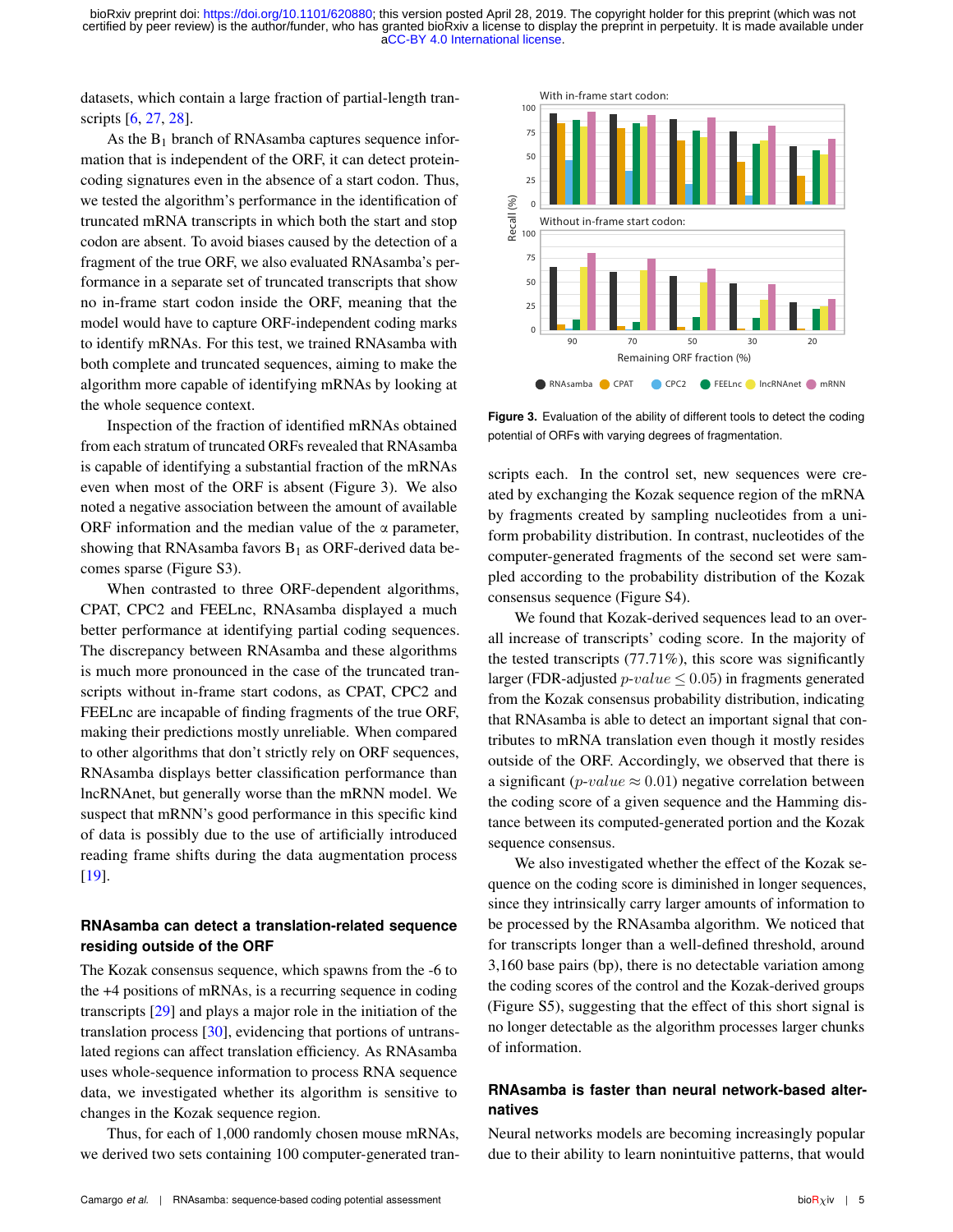

**Figure 4.** Computational performance of RNAsamba, lncRNAnet and mRNN. (A) Inference wall time of five independent executions of each algorithm. (B) Average wall time per epoch of five independent executions of RNAsamba and mRNN. LncRNAnet does not provide an interface to train new models, thus its training times were not measured. Computations were performed with two Intel(R) Xeon(R) E5-2420 v2 CPUs.

otherwise be ignored by humans, from large quantities of data. This learning power is, however, accompanied by an enormous increase in the number of trainable parameters when compared to traditional machine learning techniques, greatly increasing training time [\[16\]](#page-7-0). We felt that the available neural network-based coding-potential calculators impose a barrier for most users, as they do not possess GPU hardware to increase performance. By using modern libraries and IGLOO layers we sought to develop an algorithm that makes it feasible to train new models even with traditional CPUs.

We compared RNAsamba to lncRNAnet and mRNN with respect to inference and training times using the FEELnc dataset. These two algorithms employ traditional RNN variations — LSTM in lncRNAnet and GRU in mRNN — that were previously shown to be slower than IGLOO [\[18\]](#page-7-0). Indeed, we found that RNAsamba's inference is, on average, 10.5 and 3.6 times faster than lncRNAnet and mRNN, respectively (Figure 4A). Regarding training, RNAsamba is 14.2 faster than mRNN (Figure 4B). Jointly, these results show that RNAsamba is faster than current alternatives, making it more accessible to most users.

#### **Ablation studies**

We investigated the effect of altering some of the features of RNAsamba's algorithm to its overall performance.

*Changing the maximum sequence length:* As IGLOO layers require fixed-length inputs, we arbitrarily chose to truncate nucleotide and aminoacid sequences at the positions 3,000 and 1,000, respectively. To check whether this choice negatively affected RNAsamba's classification performance by not providing it with important sequence information, we developed two alternative versions of the model that truncate nucleotide and aminoacid sequences at 4,500/1,500 and 6,000/2,000. We verified that raising the input sequences maximum length increased both the train and test times, without improving the model's accuracy. Reducing the maximum lengths to 2,400/800 resulted in a slight drop in classification

performance (Table 1).

*Removing the*  $B_2$  *<i>branch:* By removing the  $B_2$  *branch we de*prived RNAsamba's algorithm of ORF-derived features, forcing it to leverage whole-sequence information to distinguish between mRNAs and lncRNAs. We observed that this ablation reduced the accuracy of the network by 15.79% (Table 1), leading us to the conclusion that the features the algorithm derives from the ORF contain key information that is not extracted from the nucleotide sequence by the IGLOO layer alone.

*Replacing IGLOO with GRU and LSTM:* The Gated Recurrent Unit (GRU) [\[31\]](#page-7-0) and the Long Short-Term Memory (LSTM) [\[32\]](#page-7-0) are established RNN architectures, commonly used in deep-learning tasks that deal with sequences. Recently, IGLOO has been shown to outperform both GRU and LSTM in terms of run time and accuracy on some standard benchmark problems such as the copy-memory and the addition tasks [\[18\]](#page-7-0). To evaluate whether this holds true in the mRNA/lncRNA classification paradigm, we developed alternative versions of our algorithm in which IGLOO was substituted by GRU or LSTM layers with 256 units. We found that the model using IGLOO is more accurate and significantly faster, for both training and classification, than the GRU and LSTM variants (Table 1).

# **6. Conclusion**

In this study, we presented RNAsamba, a new deep learningbased tool to predict the coding potential of RNA transcripts relying solely in sequence information. Compared to other algorithms, RNAsamba exhibits better classification performance in multiple human datasets and generalizes very well to other species, without relying on computationally-expansive data augmentation.

We believe that RNAsamba's algorithm introduces two major contributions: (1) the usage of the IGLOO architecture to learn from sequence data and (2) the integration of whole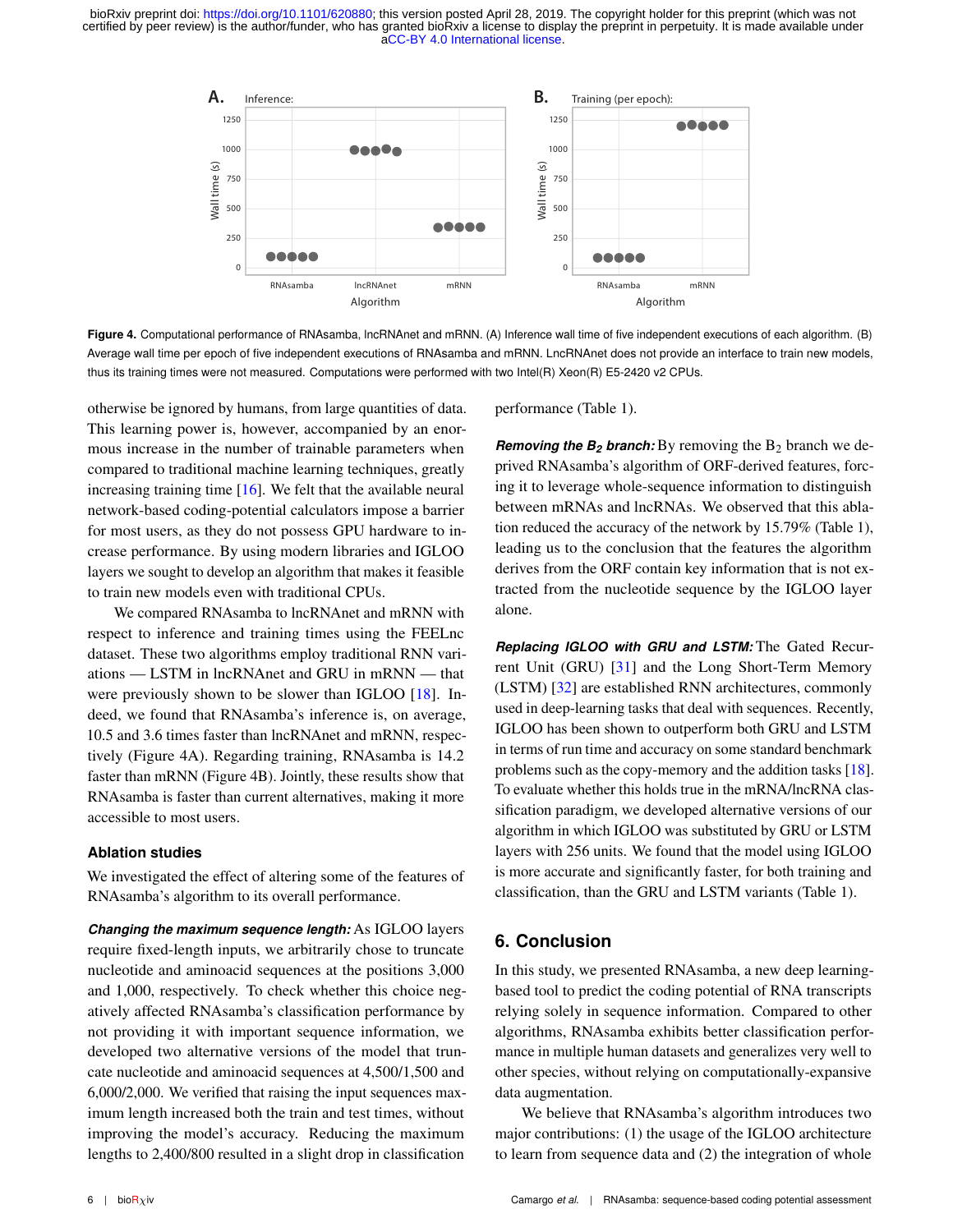| Architecture | Maximum length (nt/aa) | <b>Branches</b> | Training (s) | Inference $(s)$ | Accuracy |
|--------------|------------------------|-----------------|--------------|-----------------|----------|
| <b>IGLOO</b> | 3000/1000              | $B_1, B_2$      | 965.41       | 94.74           | 0.9393   |
| <b>IGLOO</b> | 2400/800               | $B_1, B_2$      | 918.13       | 93.17           | 0.9319   |
| <b>IGLOO</b> | 4500/1500              | $B_1, B_2$      | 1110.37      | 98.38           | 0.9390   |
| <b>IGLOO</b> | 6000/2000              | $B_1, B_2$      | 1242.86      | 103.04          | 0.9392   |
| <b>IGLOO</b> | 3000/1000              | $B_1$           | 658.83       | 28.62           | 0.7814   |
| <b>GRU</b>   | 3000/1000              | $B_1, B_2$      | 8853.15      | 306.34          | 0.9110   |
| <b>LSTM</b>  | 3000/1000              | $B_1, B_2$      | 10468.63     | 510.63          | 0.9089   |

**Table 1.** Ablation studies of the RNAsamba model. Default parameters are highlighted in bold. Reported train times, test times and accuracy values correspond to the average of five independent executions. Computations were performed with two Intel(R) Xeon(R) E5-2420 v2 CPUs.

transcript and ORF-derived information into a single coding score. By using IGLOO layers, RNAsamba can learn nonintuitive coding patterns, as we demonstrated with the Kozak consensus, without relying on biased human-designed features. This architecture also makes RNAsamba significantly faster than RNN-based algorithms, making it more appealing to most users. Through the usage of its two branches, RNAsamba can identify mRNAs with short or incomplete ORFs, which usually are misclassified by most algorithms.

With RNAsamba, we sought to offer a fast and easy-to-use tool to most researchers. To achieve that, we developed our software using modern and well documented libraries. Also, we provide convenient scripts to promptly execute training and inference tasks. By doing so, we believe that RNAsamba provides most users with a state-of-the-art coding potential predictor that can be easily used to accurately predict mRNAs and lncRNAs in genome annotation pipelines.

# **7. Materials and methods**

# **Classification performance evaluation**

We assessed the performance of RNAsamba and five other sequence-dependent classification software: CPAT (1.2.4), CPC2, FEELnc (version 0.1.1), lncRNAnet and mRNN. We calculated the performance metrics considering mRNAs as the positive class and ncRNAs as the negative class.

For the evaluation in each of the human test datasets, RNAsamba, CPAT and FEELnc were trained with the corresponding train sets. We used pre-trained models for CPC2, lncRNAnet and mRNN. For the classification evaluation in the *M. musculus*, *D. rerio*, *D. melanogaster*, *C. elegans* and *A. thaliana* datasets, RNAsamba was trained with the sequences of all four human datasets. Other programs were executed with their pre-trained models. mRNN was loaded with weights provided in the w14u3.pkl file.

Links for download of the datasets used in these benchmarks can be found in the Supplementary Data.

# **Truncated ORFs dataset**

To generate the test for the analysis of truncated transcripts, mouse ORF sequences were retrieved from Ensembl (release 94) [\[33\]](#page-7-0) and sequences shorter than 300 nucleotides were discarded. Next, ORFs that exhibited an in-frame start codon and the ones that didn't were separated into different sets. The start and stop codons were removed from the sequences of both sets, guaranteeing that the true beginning and end of the ORFs would not be detected by the classifiers. Subsequently, each set was used to generate five subsets consisting of 1,000 randomly sampled sequences. Finally, the sequences from each dataset were sliced at random positions to generate sets of fragmented ORFs with fixed relative lengths (20%, 30%, 50%, 70% and 90% of the total ORF length).

For the performance evaluation, we used a RNAsamba model trained with a set containing the CPC2, FEELnc and mRNN human train and test sets as well as fragmented ORFs extracted from 50,000 of those sequences. CPAT, CPC2 FEELnc, lncRNAnet and mRNN were executed using pretrained models. mRNN was loaded with weights provided in the w14u3.pkl file.

# **Kozak sequence analysis**

The 100 different 10 bp fragments in the Kozak sequence set and the control set were generated, respectively, from the Kozak sequence probability distribution (Figure S4A) and a uniform distribution, in which all four nucleotides are equally probable to be drawn in each position (except for the start codon). The distance between the generated fragments and the Kozak sequence was obtained by computing their Hamming distances to two sequences derived from the Kozak consensus (GCC[AG]CCATGG) and choosing the lowest value.

We randomly selected 1,000 sequences among mouse mRNAs, retrieved from Ensembl (release 94), whose 5' UTR contained at least 6 nucleotides. Then, the region spawning the positions  $-6$  to  $+1$  of each mRNA was exchanged by the 10 bp fragments of the Kozak sequence set and control set, producing two sets of hybrid transcripts containing both